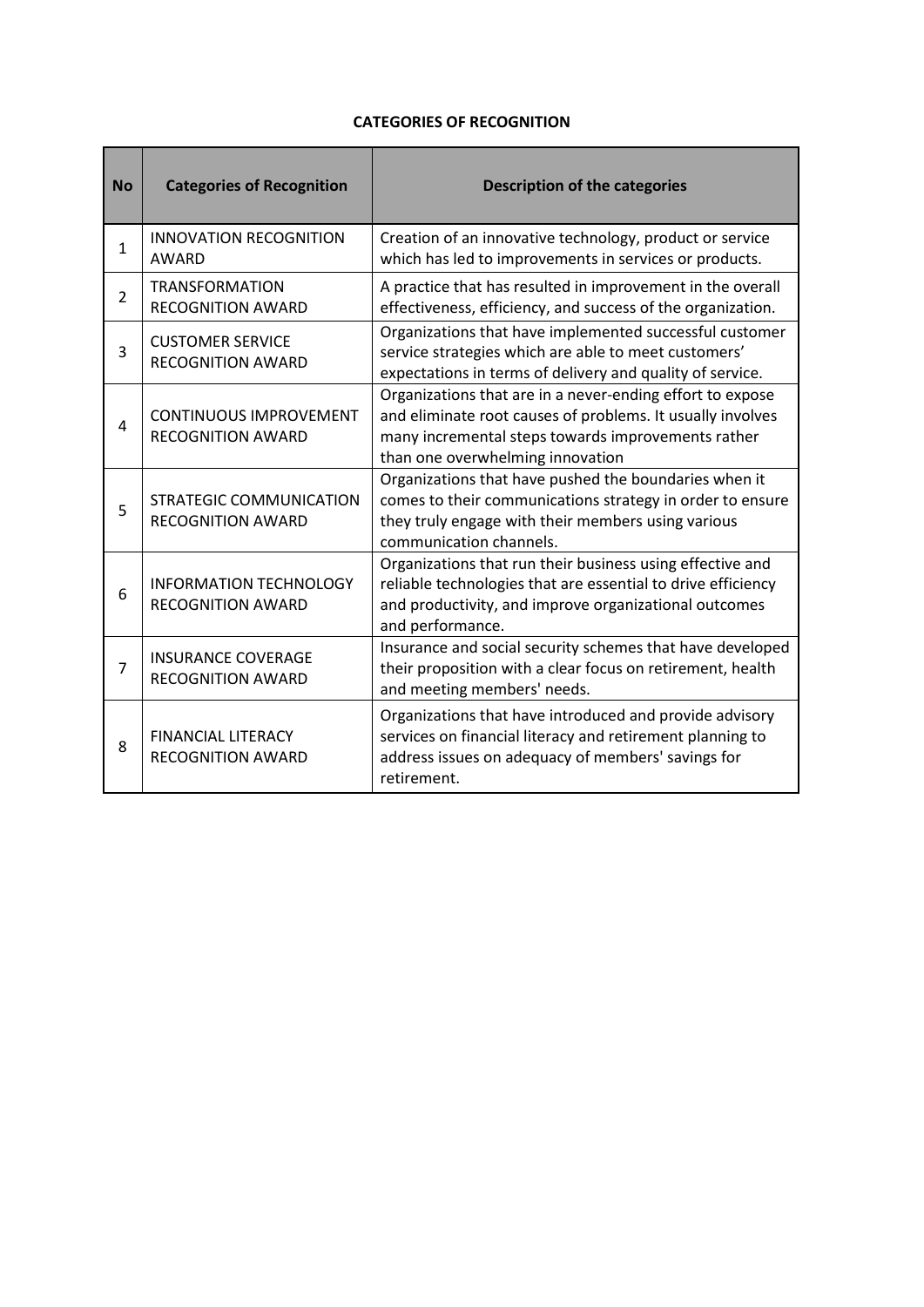## **WRITE UP TEMPLATE**

| <b>CATEGORY</b>                                            |                | <b>TRANSFORMATION RECOGNITION AWARD</b>                                                                                                                                                                                                                                                                                                                                                                                                                                                                                                                                                                                                                                                                                                                                                                                                                                                                                                                                                                                                                                                                                                                                                                                                                                                                                                                                                                                                                      |  |  |  |
|------------------------------------------------------------|----------------|--------------------------------------------------------------------------------------------------------------------------------------------------------------------------------------------------------------------------------------------------------------------------------------------------------------------------------------------------------------------------------------------------------------------------------------------------------------------------------------------------------------------------------------------------------------------------------------------------------------------------------------------------------------------------------------------------------------------------------------------------------------------------------------------------------------------------------------------------------------------------------------------------------------------------------------------------------------------------------------------------------------------------------------------------------------------------------------------------------------------------------------------------------------------------------------------------------------------------------------------------------------------------------------------------------------------------------------------------------------------------------------------------------------------------------------------------------------|--|--|--|
| <b>ORGANIZATION</b>                                        |                | SOCIAL SECURITY ORGANISATION (SOCSO), MALAYSIA                                                                                                                                                                                                                                                                                                                                                                                                                                                                                                                                                                                                                                                                                                                                                                                                                                                                                                                                                                                                                                                                                                                                                                                                                                                                                                                                                                                                               |  |  |  |
| <b>CONTACT</b><br><b>PERSON</b>                            | $\ddot{\cdot}$ | Name: DR.HAFEZ HUSSAIN<br>Contact Number: +6012 605 4448<br>Name: EDMUND CHEONG PECK HUANG<br>Contact Number: +6012 605 3815                                                                                                                                                                                                                                                                                                                                                                                                                                                                                                                                                                                                                                                                                                                                                                                                                                                                                                                                                                                                                                                                                                                                                                                                                                                                                                                                 |  |  |  |
| <b>NAME OF</b><br><b>PROJECT</b>                           |                | <b>SOCSO REHABILITATION CENTRE</b>                                                                                                                                                                                                                                                                                                                                                                                                                                                                                                                                                                                                                                                                                                                                                                                                                                                                                                                                                                                                                                                                                                                                                                                                                                                                                                                                                                                                                           |  |  |  |
| <b>OBJECTIVE AND</b><br><b>NATURE OF</b><br><b>PROJECT</b> |                | SOCSO Rehabilitation Centre has been built for workers with injuries or<br>diseases to be placed back in the job market. The main objective of the<br>Center is to provide a comprehensive physical and vocational rehabilitation<br>services together with disability management to help SOCSO Insured<br>Persons with employment injuries and diseases to return to work and to<br>improve the well-being of the Insured Persons.                                                                                                                                                                                                                                                                                                                                                                                                                                                                                                                                                                                                                                                                                                                                                                                                                                                                                                                                                                                                                          |  |  |  |
| <b>WHY IT</b><br><b>SHOULD BE</b><br><b>RECOGNISED</b>     | $\ddot{\cdot}$ | This project should be recognised for its transformation of Social Security<br>not only being a compensation provider which excludes one from society<br>but a system which includes someone back to society after any injuries,<br>sickness or disasters. With the establishment of this Rehabilitation Centre,<br>SOCSO no longer focuses on compensation but an institution which<br>provides comprehensive protection which is the true meaning of social<br>protection.<br>SOCSO Rehabilitation Centre is the first rehabilitation complex in the South<br>East Asia region that combines medical and vocational rehabilitation with<br>an allied health institute, making it a one-stop-centre for rehabilitation.<br>Under SOCSO's Return-to-Work programme, disabled Insured Persons<br>undergo physical and vocational rehabilitation in order to re-join the<br>workforce.<br>The Centre uses a multi-disciplinary approach which includes the psycho-<br>social elements in its rehabilitation processes. The Centre is built according<br>to universal standards making it barrier free for disabled people.<br>Apart from that, the Centre is being recognised as a green building with lush<br>landscape which is integral to the healing process.<br>SOCSO believes that this is one of the few rehabilitation centre which is<br>solely dedicated to assist disabled Insured Persons to return to work and to<br>be integrated into society. |  |  |  |